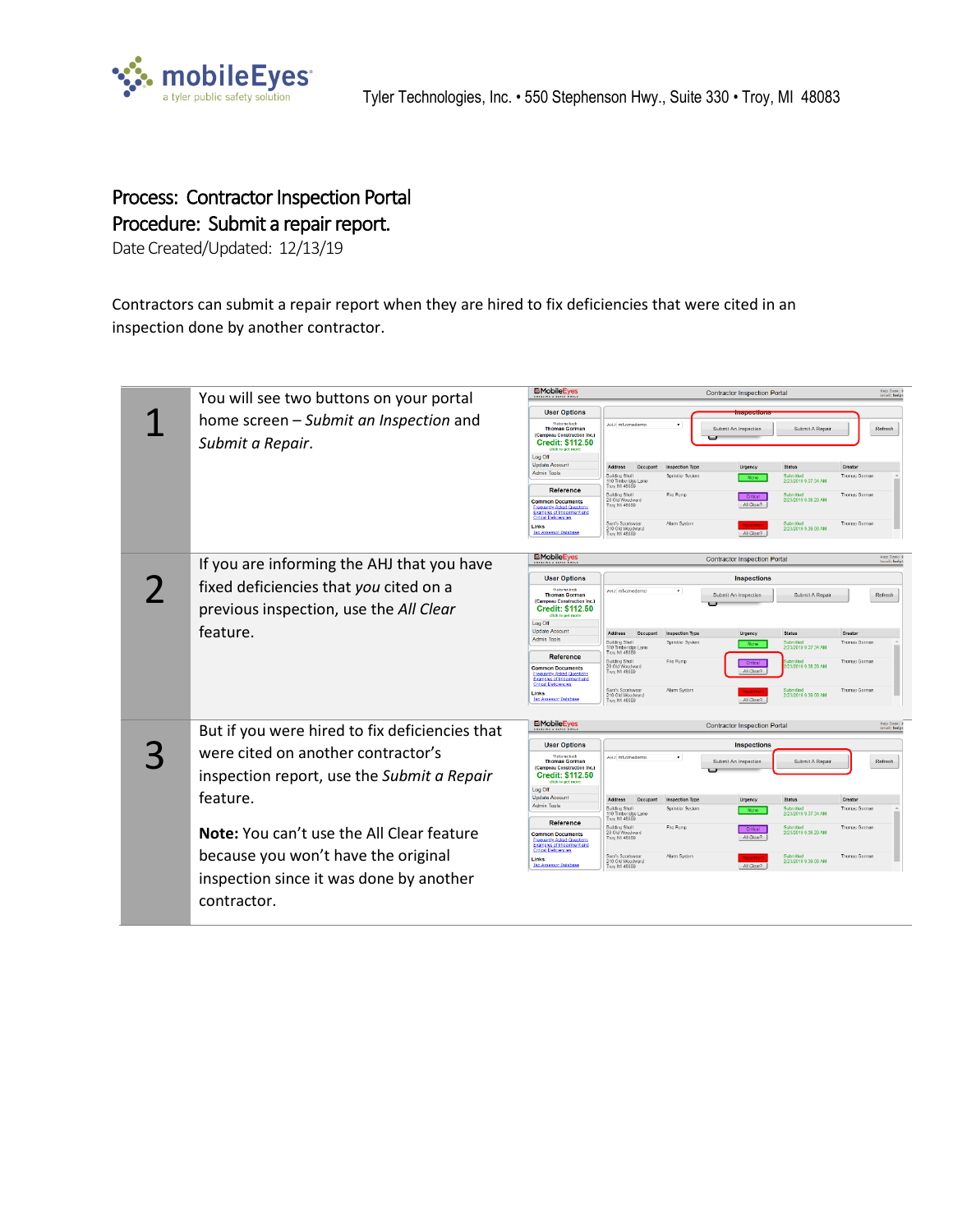

| When you get to step 4 of the process,      | EMobileEyes                                                                                                                                                       | <b>Contractor Inspection Portal</b>                                                                      |  |  |  |  |
|---------------------------------------------|-------------------------------------------------------------------------------------------------------------------------------------------------------------------|----------------------------------------------------------------------------------------------------------|--|--|--|--|
| select the system(s) you repaired.          |                                                                                                                                                                   | Repair - Step 4 (Inspection Type)                                                                        |  |  |  |  |
|                                             |                                                                                                                                                                   |                                                                                                          |  |  |  |  |
|                                             | - Repair Date:<br>Today Clear<br>Systems Repaired: Fire Pump                                                                                                      |                                                                                                          |  |  |  |  |
|                                             | Dry Chemical System<br>Sprinkler System<br>Standpipe System                                                                                                       |                                                                                                          |  |  |  |  |
|                                             | Backflow Prevention Device<br>Private Hydrants/Service Mains                                                                                                      |                                                                                                          |  |  |  |  |
|                                             | Clean Agent System<br>Kitchen Hood System<br>Extinguishers                                                                                                        |                                                                                                          |  |  |  |  |
|                                             | Ansul System<br>Alarm System                                                                                                                                      |                                                                                                          |  |  |  |  |
|                                             | <b>General Com</b>                                                                                                                                                | If the location where the alarm rings<br>has changed, please make a note of<br>it in the comments field. |  |  |  |  |
|                                             |                                                                                                                                                                   |                                                                                                          |  |  |  |  |
| Add notes in the General Comments box re.   | <b>EMobileEyes</b><br>ENABLING A SAFEK WORLD                                                                                                                      | <b>Contractor Inspection Portal</b>                                                                      |  |  |  |  |
| the nature of the repairs.                  |                                                                                                                                                                   | Repair - Step 4 (Inspection Type)                                                                        |  |  |  |  |
|                                             | Today Clear<br>· Repair Date:                                                                                                                                     |                                                                                                          |  |  |  |  |
|                                             | · Systems Repaired: Fire Pump<br>Dry Chemical System                                                                                                              |                                                                                                          |  |  |  |  |
|                                             | Sprinkler System<br>Standpipe System                                                                                                                              |                                                                                                          |  |  |  |  |
|                                             | Backflow Prevention Device<br>Private Hydrants/Service Mains<br>Clean Agent System                                                                                |                                                                                                          |  |  |  |  |
|                                             | Kitchen Hood System<br>Extinguishers<br>Ansul System                                                                                                              |                                                                                                          |  |  |  |  |
|                                             | <b>General Comments:</b>                                                                                                                                          | ocation where the alarm rings<br>If the                                                                  |  |  |  |  |
|                                             |                                                                                                                                                                   | has changed, please make a note of<br>it in the comments field.                                          |  |  |  |  |
|                                             |                                                                                                                                                                   |                                                                                                          |  |  |  |  |
| On step 5 attach your repair report before  | Repairs:<br>Repairs: 1                                                                                                                                            |                                                                                                          |  |  |  |  |
| submitting.                                 | <b>Sprinkler System</b><br>Repair                                                                                                                                 | Edit                                                                                                     |  |  |  |  |
|                                             |                                                                                                                                                                   |                                                                                                          |  |  |  |  |
|                                             | <b>General Comments:</b>                                                                                                                                          |                                                                                                          |  |  |  |  |
|                                             | Edit<br><b>Upload Files:</b><br>Choose File No file chosen<br>Each file must be less than 10 MB  File over 10MB? Try compress.smallpdf.com<br>-no uploaded files- |                                                                                                          |  |  |  |  |
|                                             |                                                                                                                                                                   |                                                                                                          |  |  |  |  |
|                                             |                                                                                                                                                                   |                                                                                                          |  |  |  |  |
|                                             |                                                                                                                                                                   |                                                                                                          |  |  |  |  |
|                                             |                                                                                                                                                                   |                                                                                                          |  |  |  |  |
|                                             |                                                                                                                                                                   |                                                                                                          |  |  |  |  |
|                                             | Attachment of repair report required.                                                                                                                             |                                                                                                          |  |  |  |  |
| Repair reports will automatically go to the | Inspections waiting for import                                                                                                                                    |                                                                                                          |  |  |  |  |
| AHJ's Review screen.                        | From Contractor Inspection Portal - submitted (local time): 2/26/2019 10:14:10 AM                                                                                 | <b>TOV ME 23151</b><br>Review Inspection                                                                 |  |  |  |  |
|                                             | Contact:<br>Contractor:<br>Jeffries, Al<br><b>Facility Manager</b>                                                                                                | Repair<br>Campeau Construction Inc.<br><b>Thomas Gorman</b>                                              |  |  |  |  |
|                                             | 313-784-8875<br>ajeffries@acmeproperties.com<br>Suite 100                                                                                                         | 29107 Maplewood<br>Review Inspection<br>Southfield MI 48039                                              |  |  |  |  |
|                                             | From Contractor Inspection Portal - submitted (local time): 2/27/2019 3:29:51 PM<br><b>Contact:</b><br>Contractor:                                                |                                                                                                          |  |  |  |  |
|                                             | Westbrook, Jay<br>General Manager<br>317-298-3910                                                                                                                 | Repair<br>Campeau Construction Inc.<br>Thomas Gorman<br>29107 Maplewood                                  |  |  |  |  |
|                                             | jwestbrook@gmail.com<br>Suite 100<br>From Contractor Inspection Portal - submitted (local time): 3/1/2019 7:34:00 AM                                              | <b>Review Inspection</b><br>Southfield MI 48039                                                          |  |  |  |  |
|                                             |                                                                                                                                                                   |                                                                                                          |  |  |  |  |